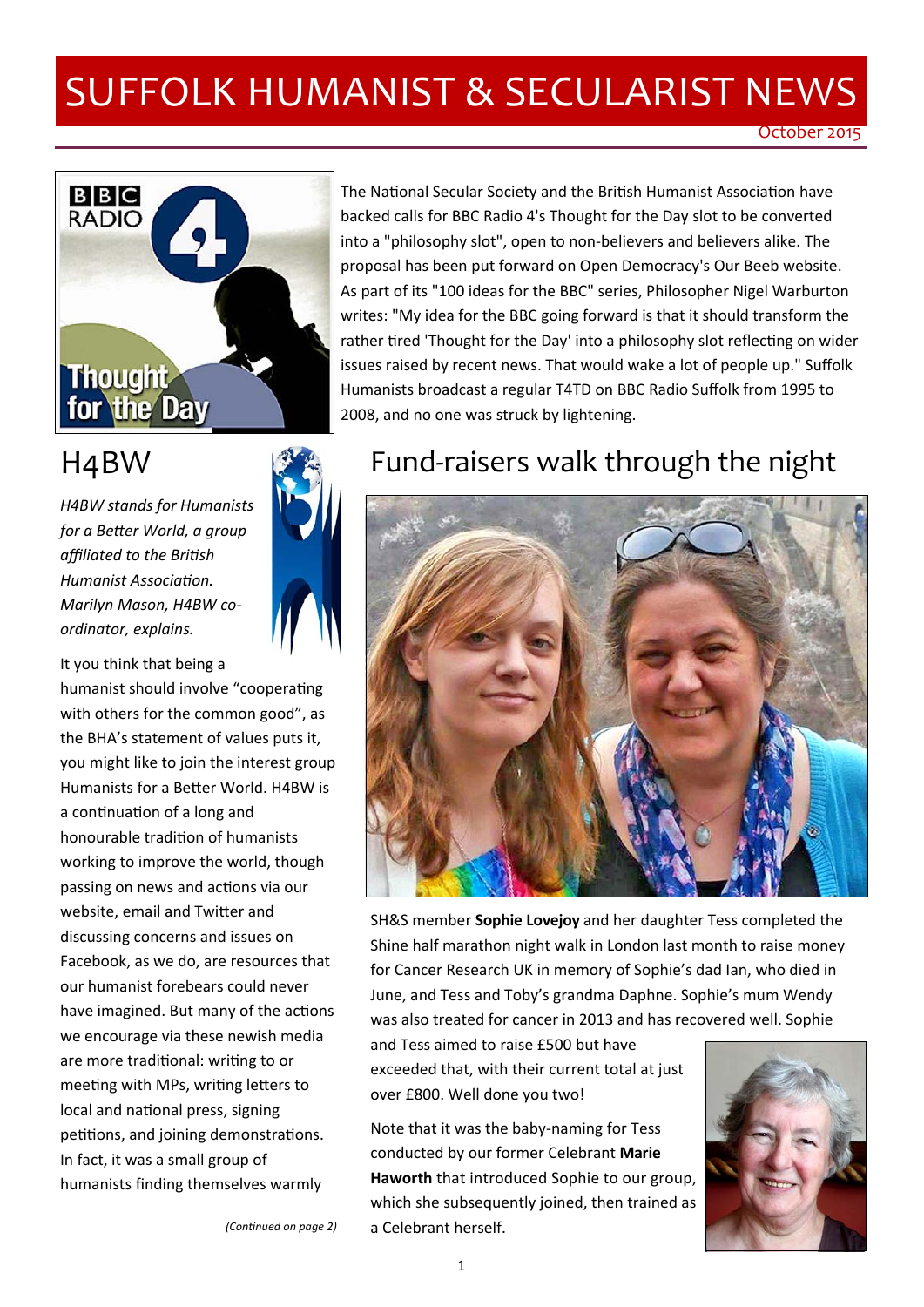welcomed at anti-war demonstrations earlier this century that led to the revival of the Humanist Peace Forum, which later evolved into the broader‐based Humanists for a Better World. *(ConƟnued from page 1)* 



Marilyn Mason

The BHA is sometimes asked to support causes such as The Climate Coalition, the Jubilee Debt Campaign and Anti-Slavery International, and H4BW took on working with these on behalf of the BHA, as well as a host of other international ethical and sustainability issues of interest to many humanists: peace and international co ‐operaƟon, global jusƟce, human rights and the environment. We know that few people have time to be active on all these, and so we see our main functions as circulating relevant information and enabling and encouraging members to take appropriate actions at appropriate times on the issues that most concern them.

There is more information about us at https:// humanism.org.uk/about/h4bw/, including how to sign up for occasional email updates and alerts, and/or how to follow us on Twitter @humanists4bw and/or join our Facebook grouphttps://www.facebook.com/groups/ humanists4abetterworld/. The next big action coming up will be The People's Climate March on Sunday 29th November, in the build-up to the international climate talks in Paris in December, and we hope to see lots of humanists there.

## Heading an inner‐city school

Mary Todd, head of a Tower Hamlets primary school, gave a most interesting talk at our September meeting.

Mary gave us a clear understanding of what it's like to be a headteacher in an inner‐city school where most of the parents are from a Muslim community. She firstly gave a comprehensive view of where she taught, the constitution of her staff and the types of problems she had to tackle. She emphasised that all religions were taught, but not Humanism\*, and her main thrust was to ensure that all her pupils were aware of a different ways of living a religious life. All subjects of the curriculum were taught and an emphasis was put on giving her pupils higher ambitions outside of their

tightly knit community. Thus visits were arranged to places of interest and to businesses in Canary Wharf. However, even when her pupils gained degrees she observed that local businesses did not employ them. A free school has been allowed to open and a high proportion of the children living in or around Canary Wharf sought to go there, making deprivation more of an issue for her school.

Mary said that the main problems had been around sex education and relationships, where she had to work closely with the imam at the mosque and the parents to create a curriculum with which the parents felt comfortable. This had been a demanding task and meant frequent meetings, listening to concerns and constantly adapting to the communities' need. There had also been a demand to teach Bengali as a second language but this had been averted, and now Spanish was taught.

Finally Mary gave us all an understanding of a 'No formal designation monitoring inspection', which was a reaction to a specific complaint from an undisclosed source. It gave the Chief Inspector concerns about aspects of the quality of leadership and management, including the aspects of safeguarding arrangements, inclusion, and provision for pupils spiritual, moral, social, spiritual and cultural development. This experience was very stressful and although the allegations were found to have no basis it left Mary with anxiety about who to trust and whether this could happen again. Also the school community largely didn't understand the need for the inspection and made some members worry that there was something wrong with the leadership even though the school is classified as good. The stress of being a headteacher in areas of deprivation, with largely an immigrant population with a different cultural heritage can be huge.

#### *Elisabeth Thompson*

\*The recently concluded RE Subject Review, organised by the RE Council for England and Wales, produced a new curriculum framework that, for the first time, puts the teaching of non‐religious worldviews such as Humanism on an equal footing to the teaching about religions. This reflects a growing number of local authority RE syllabuses that are similarly inclusive, including Suffolk's. *MN*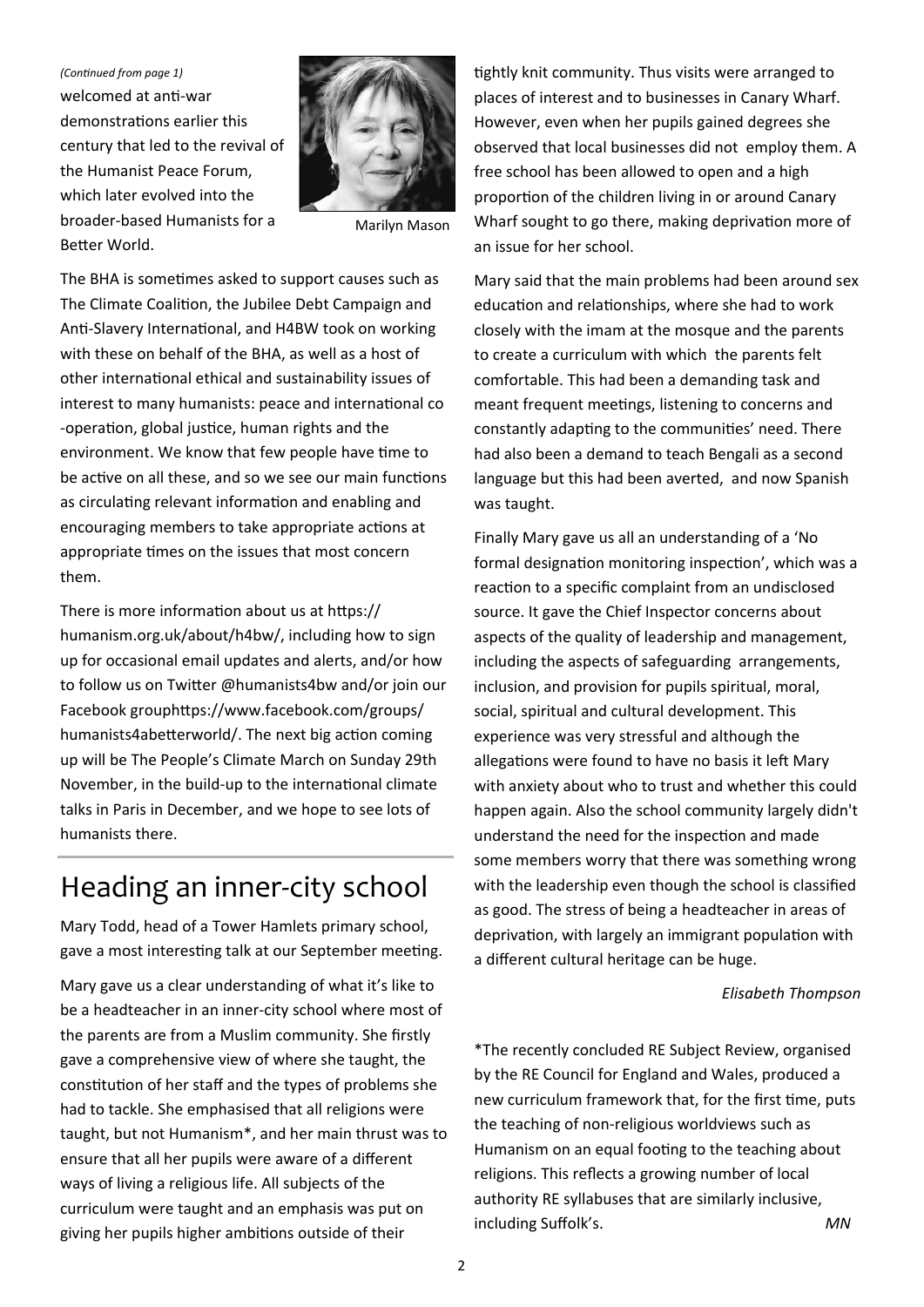## Committee, 2015‐2016

Our AGM had to be postponed from earlier in the year as we were inquorate so it was held before the barbecue in Stutton on August 25th, when a committee was elected. There are a couple of changes.

Denis Johnston is now Chairperson, having handed over the Secretary's role to Elisabeth Thompson. John Mellis will continue as our Treasurer and Sue Hewlett and Peter Davidson are committee members. We're still short of one or two people, so if you're interested in helping to run the group, please get in touch. Access to the Internet is helpful, as a lot of communication is by email.

For those of you who don't know who's who, here they are.



Left to right: Denis, Elisabeth, Sue, John and Peter.

## The government's broken green promises



Marilyn Mason mentioned the People's Climate March on Sunday 29th November, the eve of the climate talks in Paris. A similar march will take place in Paris on 12th December, when the talks end. Putting pressure on our government couldn't be more important, as they've reduced subsidies for green energy, promoted fracking and planned tax breaks for North Sea oil and gas. The Independent reported, "Climate change is as serious a threat to humanity as nuclear war, according to a report on climate change commissioned by the Foreign Office. Which begs the obvious question – why isn't the Government listening? The report, led by the UK's climate change envoy Professor Sir David King, spelled out some of the indirect threats posed by global warming such as a tripling of food prices, unmanageable levels of migration and an increased risk of terrorism caused by failing states." To join the H4BW group on the London March, get in touch with them (see page 2). I regret that I can't go, for health reasons, but will be writing letters to whoever's involved, including my MP. *Margaret*